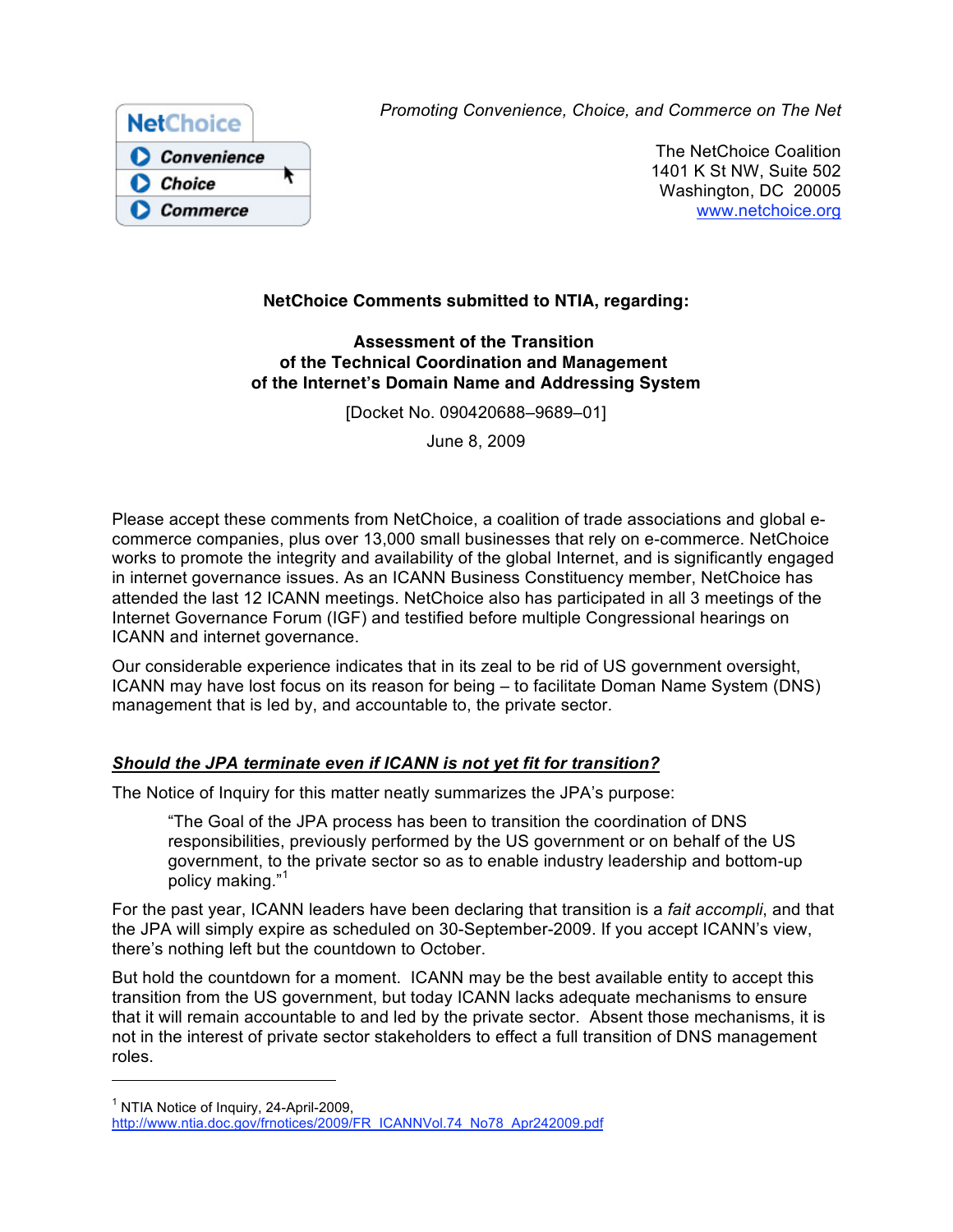# *The JPA has protected ICANN from capture by multi-governmental organizations*

In our January 2008 comments at the mid-term review of the JPA, we raised concerns over capture of ICANN's role by governmental organizations:

We strongly urge your department to use the remaining half of the JPA term to facilitate serious discussions about how to preserve private sector leadership of ICANN in a post-JPA world.

When the JPA expires in September of 2009, ICANN will need a long-term arrangement that retains the protective effect of the current USG oversight role. In today's environment, a fully independent ICANN would be an easy target for those governments not inclined to defer to private sector management.

-- NetChoice mid-term review of JPA, 8-January-2008<sup>2</sup>

Over the past year, the threats to private sector leadership at ICANN have become more significant. In our mid-term review, we noted that the United Nations' World Summit on the Information Society (WSIS) included proposals that multi-government organizations should assume ICANN's role. Those proposals were set aside to create the Internet Governance Forum (IGF), but several government participants in IGF have continued to call for a greater governmental role in managing the DNS.

For example, we cited the November 2007 IGF meeting in Brazil, where the Russian government representative called on the UN Secretary-General to create:

"*an ad hoc working group to develop practical steps for transition of the Internet governance system to bring it under the control of the international community, including the administration of critical Internet resources*."<sup>3</sup>

Russia, along with several other governments, is opposed to the private sector's leading role at ICANN and fearful about the rise of free expression enabled by the Internet's inherently open architecture. Also supporting the Russian demand was a broader group of governments who resent the legacy of US role at ICANN. Executives of ICANN often cite this resentment as reason enough to terminate the JPA, in the naïve belief that its government critics will be satisfied once the JPA goes away.

As for downside risks of JPA termination, ICANN sees nothing to be concerned about. When ICANN President Paul Twomey testified before Congress on 4-June-2009, he summed up ICANN's view about the end of the JPA by saying, "Nothing will change".<sup>4</sup>

However, the end of the JPA will indeed bring changes and challenges, since the JPA will no longer be there to protect ICANN from the threat of capture by governments. As noted in the current NOI, the US government "plays no role in the internal governance or day-to-day operations of ICANN."<sup>5</sup> Rather, as we said in our JPA mid-term review, it is the *threat* – not the

 $\overline{a}$ 

<sup>4</sup> U.S. Congressional Hearing, 4-June-2009, http://energycommerce.house.gov/index.php?option=com\_content&view=article&id=1642:energy-and-commercesubcommittee-hearing-on-oversight-of-the-internet-corporation-for-assigned-names-and-numbersicann&catid=134:subcommittee-on-communications-technology-and-the-internet&Itemid=74

 $^2$  NetChoice comments submitted to NTIA on mid-term review of the JPA, 8-Jan-2008, http://www.ntia.doc.gov/ntiahome/domainname/jpacomments2007/jpacomment\_001.pdf

 $^3$  Transcript of remarks by Konstantin Novoderejhkin at IGF Meeting, 15-November-2007, at http://www.intgovforum.org/cms/Rio\_Meeting/IGF2-EmergingIssues-15NOV07.txt

<sup>&</sup>lt;sup>5</sup> NTIA Notice of Inquiry, 24-April-2009, http://www.ntia.doc.gov/frnotices/2009/FR\_ICANNVol.74\_No78\_Apr242009.pdf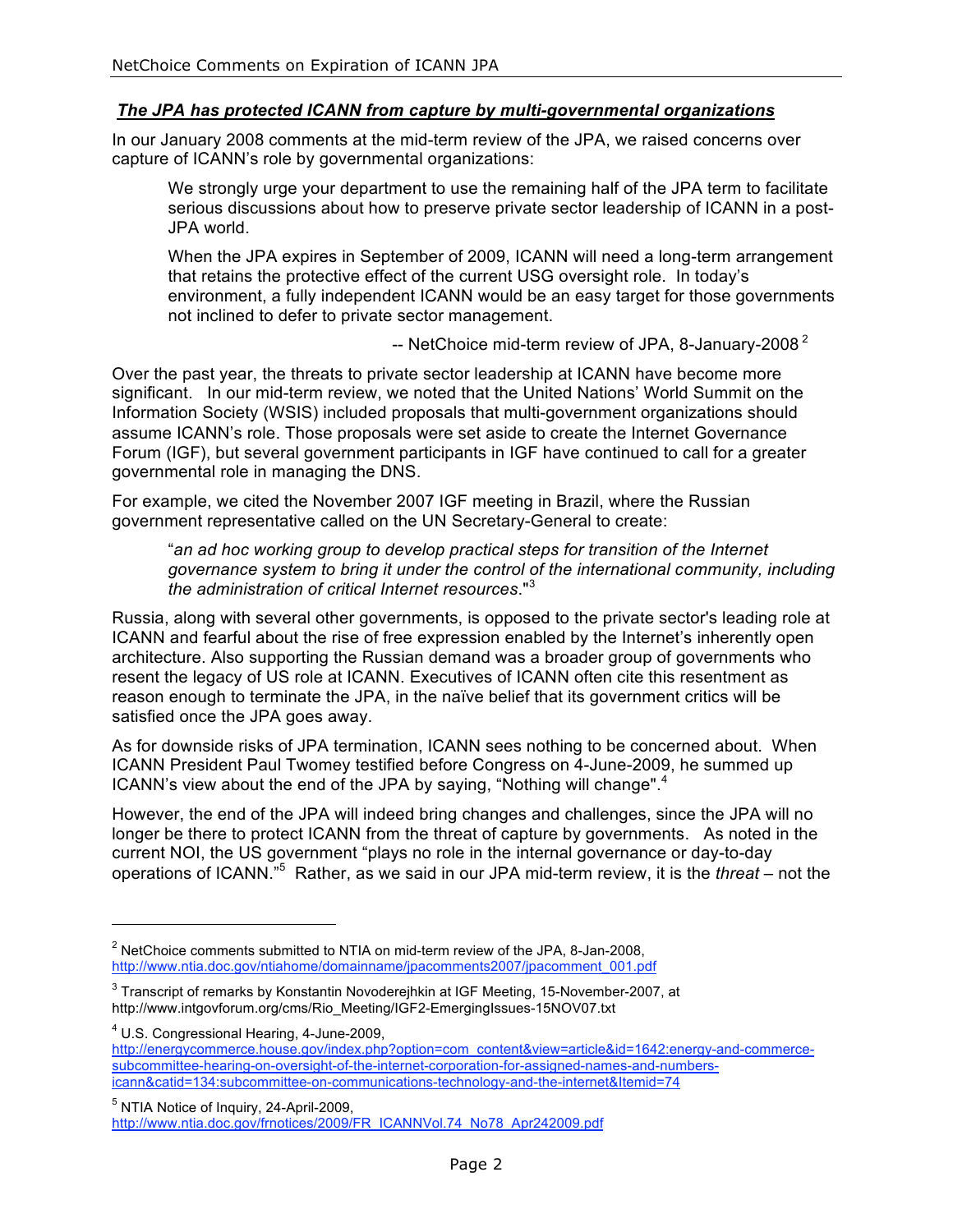actual *fact* – of US Government intervention that has kept other governments from displacing private sector leadership at ICANN.

In the year since the mid-term review, there have been new signals that governmental groups want to assume greater power at ICANN once the JPA termination reduces the legacy role of US oversight.

First, the Secretary-General of the United Nations' International Telecommunications Union (ITU) has complained that neither ICANN nor the IGF is sufficiently responsive to his needs.

At the November 2008 ICANN meeting in Cairo, ITU Secretary-General Toure admonished ICANN to work more closely with his organization. Toure was joined by the government representative from Brazil, who insisted on a stronger role for governments and "observance by the board of ICANN of any public policy advice" coming from governments. $6$ 

Secretary-General Toure addressed the IGF in Hyderabad just a few weeks later. Reprising his lecture to ICANN in Cairo, Toure called the IGF "a waste of time" and urged IGF to commit to a structure where governments – including his very own ITU – have more "muscle".<sup>7</sup>

The ITU will certainly insist upon new authority as the UN considers whether to renew the IGF next year. But ITU's model is one where governments alone get to vote on decisions. There is no voting authority given to industry and private sector interests that pay for and operate the vast majority of Internet infrastructure.

The second signal that the JPA is protecting ICANN from government capture came last month from the European Commission.

Viviane Reding, the EU Commissioner for Information Society and Media, called for termination of the JPA and asked who would step into the oversight role vacated by the US government:

> *"a moment of truth will come on 30 September this year, when the current agreement between ICANN and the US Government expires. This opens the door for the full privatisation of ICANN; and it also raises the question of to whom ICANN should be accountable, as from 1 October."*

> > $-$  Commissioner Viviane Reding, 4-May-2009 $^8$

In her video address, Commissioner Reding answered her own question by proposing to replace the JPA with a "*G12 for the Internet*" – a new multi-governmental group that would vote on "recommendations to ICANN where appropriate."

In addition, Reding acknowledged that the JPA's role in holding ICANN accountable to the Internet community, when she proposed a new accountability tribunal to replace the JPA.

We respectfully disagree with Reding's vision of a 'fully privatized and independent ICANN' if that means it will be beholden to a new multi-governmental entity. The goal for ICANN has always been to move toward private-sector leadership of the Domain Name System, not towards greater control by governments.

<sup>&</sup>lt;sup>6</sup> Transcript of ICANN meeting, 6-Nov-2008, http://cai.icann.org/files/meetings/cairo2008/toure-speech-06nov08.txt

 $7$  Transcript of IGF meeting, opening session, 3-December-2008, http://www.intgovforum.org/cms/hydera/Opening%20Session.pdf

<sup>&</sup>lt;sup>8</sup> "EU Commissioner Reding calls for full privatisation and full accountability of ICANN as of 1 October", 4-May-2009, http://europa.eu/rapid/pressReleasesAction.do?reference=IP/09/696&format=HTML&aged=0&language=EN&guiLan guage=en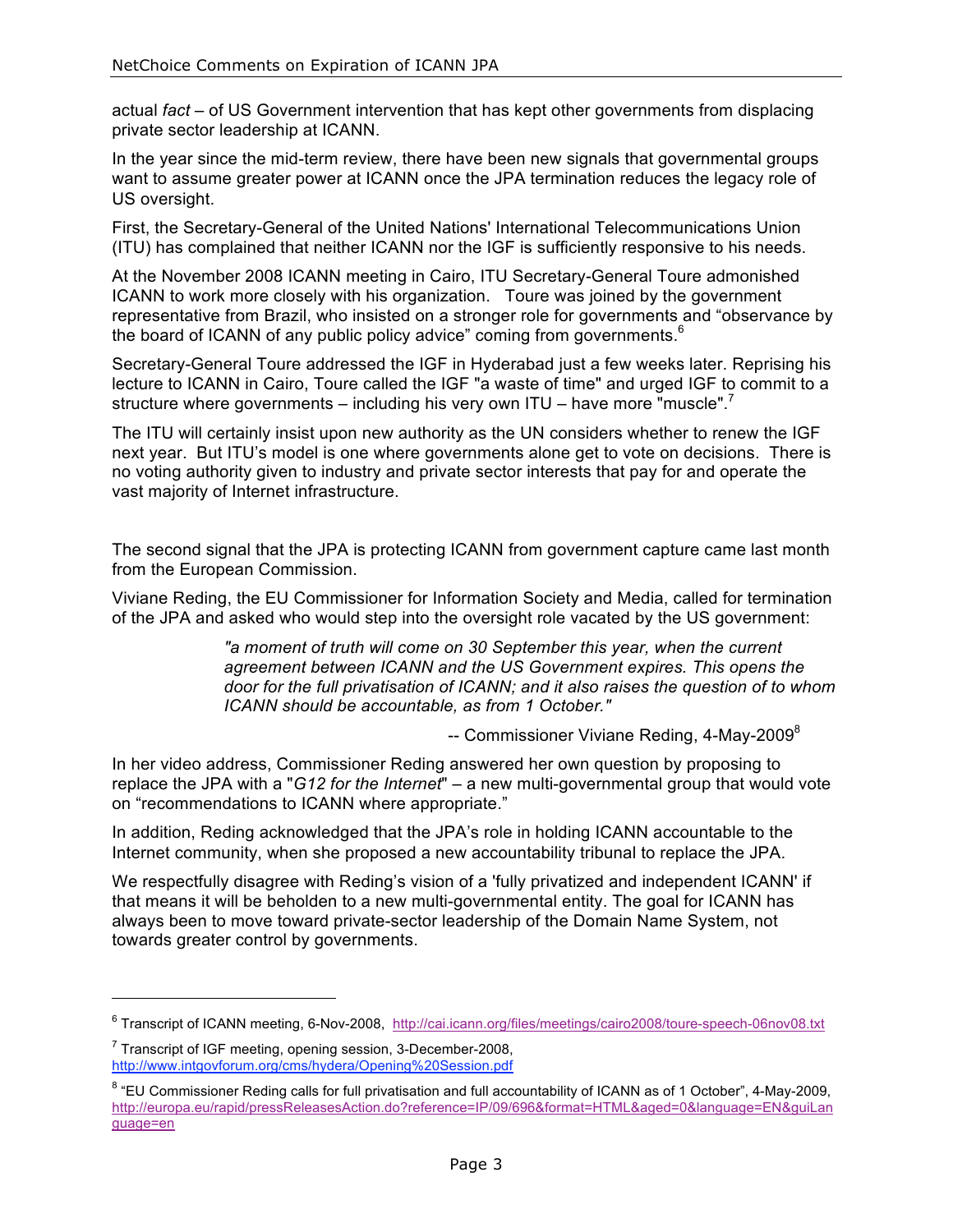These overtures by leaders at the ITU and the European Commission serve to confirm the warning given in our JPA mid-term review. More important, it is confirmation that the JPA is seen as an obstacle by governments and multi-governmental organizations that want to displace private sector leadership of DNS management.

#### *When the JPA goes away, ICANN must replace it with new mechanisms to preserve private sector leadership and accountability*

The Commerce Department's mid-term review of the JPA concluded that "ICANN needed to take further steps to increase institutional confidence" in terms of accountability and private sector leadership. On the same day that conclusion was published, ICANN's chairman tasked an advisory panel to draft a framework for transition that would increase institutional confidence.

If only for its own survival, ICANN should favor strong and durable mechanisms to preserve private sector leadership and protect against capture by governmental organizations. As noted above, the JPA and its predecessor agreements provided some of these mechanisms over the first decade of ICANN's existence. The JPA will likely expire at some point, so we need to design new mechanisms to replace its beneficial effects.

It was therefore surprising that ICANN's draft report on institutional confidence lacked significant reforms or workable mechanisms to improve accountability and protection from capture.

For instance, only one of its recommendations would hold ICANN's board decisions accountable to external review – "an extraordinary mechanism for the community to remove and replace the Board". At the ICANN meeting in Mexico City this March, NetChoice and others told ICANN leaders that such a mechanism was too difficult to invoke, and would bring unacceptable and uncontrollable risks if it were ever actually used. Our concerns were largely dismissed at the time, reflecting ICANN's preferred method for responding to challenges: *develop a study; solicit public comments; then declare that the challenge has been met.*

The plan for improving institutional confidence should have contemplated mechanisms to hold ICANN accountable for its decisions in the development and execution of DNS policies. We suggested an ad-hoc or standing 'judiciary' that could hear appeals, perhaps through an arbitration process similar to what ICANN has proposed for handling objections to new top-level domain applications. Additionally, ICANN should explore changes to its charter and other foundational documents that could form the basis to evaluate appeals of ICANN decisions.

There has been a surprising degree of agreement on this notion of external accountability. Last month, Commissioner Reding proposed a new international tribunal, where anyone affected by ICANN decisions would have a right to request full judicial review. Most recently, AT&T is circulating a proposal for specific measures that would improve ICANN's independence and accountability, including an independent adjudication panel.<sup>9</sup>

With all this attention to the aspect of accountability, even ICANN had to acknowledge the need for new mechanisms. Last week, ICANN announced it would now consider:

"a new Independent Review Tribunal with powers to review the exercise of decisionmaking powers of the ICANN Board under three general rubrics – fairness, fidelity to the power, or cogency of decision-making."<sup>10</sup>

<sup>&</sup>lt;sup>9</sup> AT&T Comments on the Draft Implementation Plan for Improving Institutional Confidence, 11-May-2009, http://forum.icann.org/lists/iic-implementation-plan/pdfpUYuCuWOmU.pdf

<sup>&</sup>lt;sup>10</sup> ICANN website announcement, 31-May-2009, http://www.icann.org/en/jpa/iic/iic-the-way-forward-31may09-en.pdf